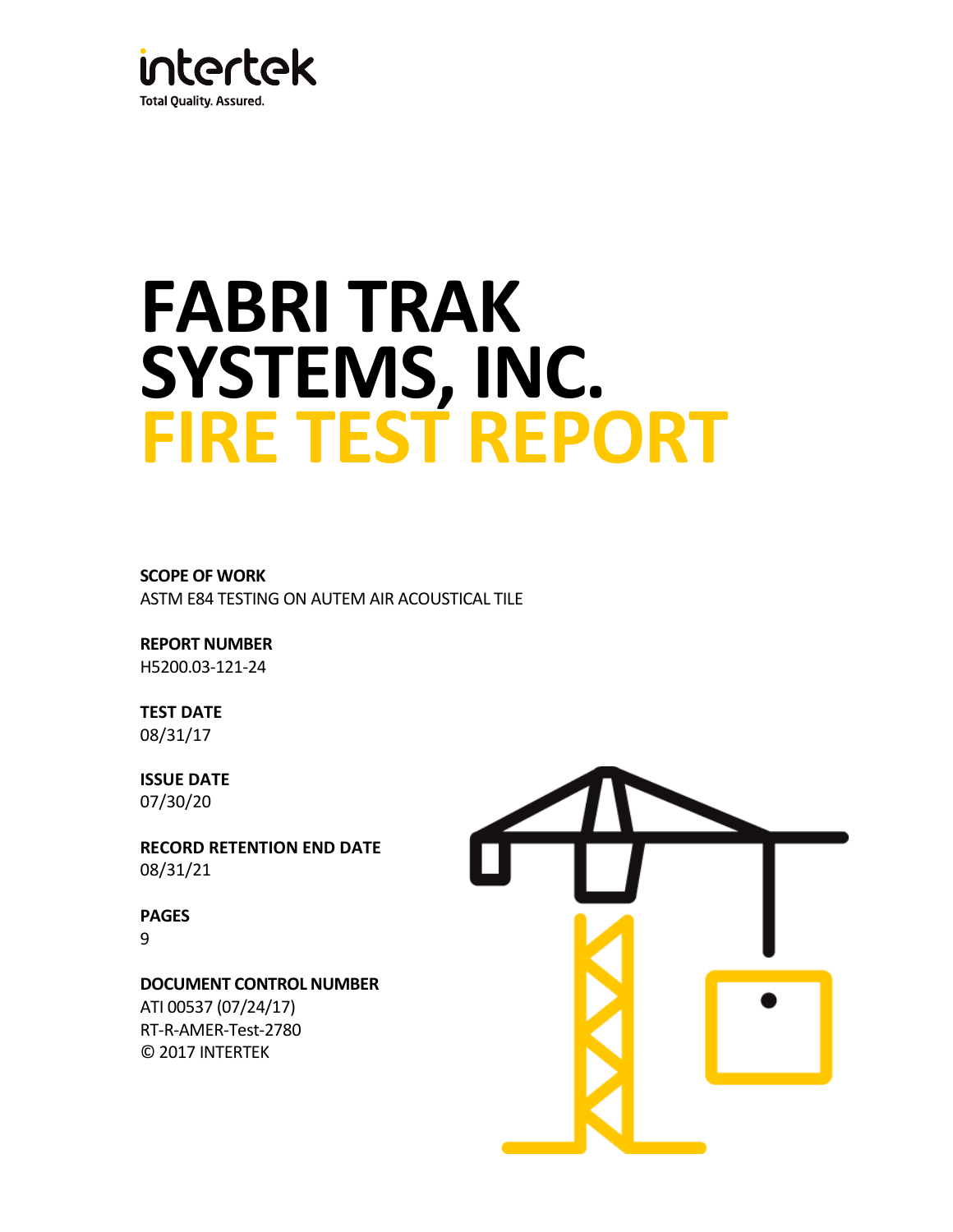

130 Derry Court York, Pennsylvania 17406

Telephone: 717-764-7700 Facsimile: 717-764-4129 [www.intertek.com/building](http://www.intertek.com/building)

# **TEST REPORT FOR FABRI TRAK SYSTEMS, INC.**

Report No.: H5200.03-121-24 Revision Date: 07/30/20

#### **REPORT ISSUED TO**

**Fabri Trak Systems, Inc.** 111 West Park Drive Mt. Laurel, New Jersey 08054

# **SECTION 1**

**SCOPE**

Intertek Building & Construction (B&C) was contracted to evaluate the flame spread and smoke developed properties of Autem Air Acoustical Tile. This report is an authorized reissue of Intertek B&C report number H5200.01-121-24-R1. Testing was conducted at the Intertek B&C test facility in York, Pennsylvania. Results obtained are tested values and were secured by using the designated test method(s). A summary of test results and the complete graphical test data is reported herein.

This report does not constitute performance certification of this product nor an opinion or endorsement by this laboratory.

# **SECTION 2 SUMMARY OF TEST RESULTS**

**Product Type:** Polyester Infill **Series/Model:** Autem Air Acoustical Tile

# **ASTM E84 Test Results**

| <b>FLAME SPREAD INDEX</b> | <b>SMOKE DEVELOPED INDEX</b> |
|---------------------------|------------------------------|
|                           | 120                          |

#### For INTERTEK B&C:



This report is for the exclusive use of Intertek's Client and is provided pursuant to the agreement between Intertek and its Client. Intertek's responsibility and liability are limited to the terms and conditions of the agreement. Intertek assumes no liability to any party, other than to the Client in accordance with the agreement, for any loss, expense or damage occasioned by the use of this report. Only the Client is authorized to permit copying or distribution of this report and then only in its entirety. Any use of the Intertek name or one of its marks for the sale or advertisement of the tested material, product or service must first be approved in writing by Intertek. The observations and test results in this report are relevant only to the sample(s) tested. This report by itself does not imply that the material, product, or service is or has ever been under an Intertek certification program.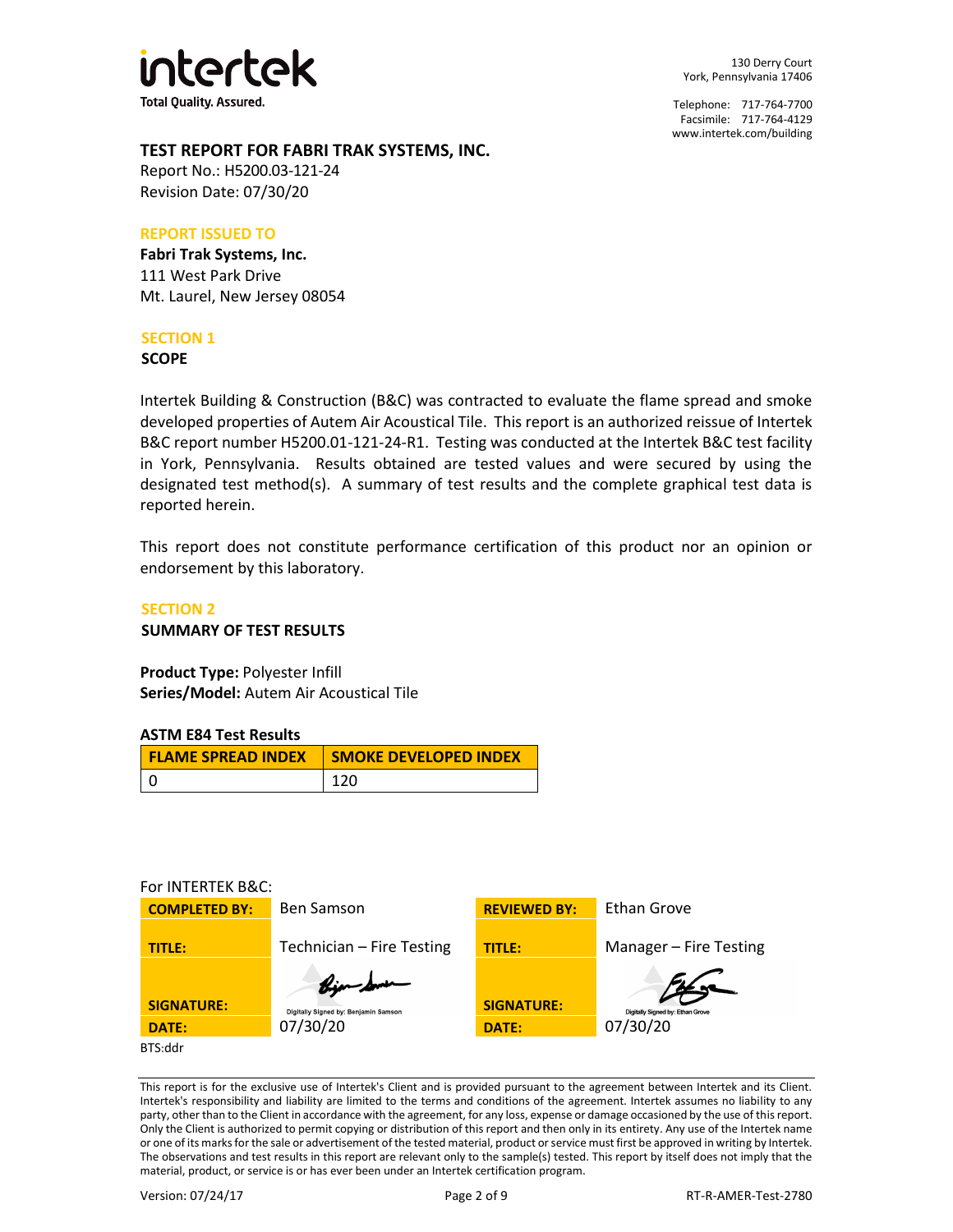

# **TEST REPORT FOR FABRI TRAK SYSTEMS, INC.**

Report No.: H5200.03-121-24 Revision Date: 07/30/20

#### **SECTION 3**

#### **TEST METHOD**

The specimens were evaluated in accordance with the following:

**ASTM E84-16**, *Standard Test Method for Surface Burning Characteristics of Building Materials*

#### **SECTION 4**

#### **MATERIAL SOURCE/INSTALLATION**

Test samples were provided by the client.

#### **SECTION 5**

#### **LIST OF OFFICIAL OBSERVERS**

| <b>NAME</b> | <b>COMPANY</b> |  |
|-------------|----------------|--|
| Ben Samson  | Intertek B&C   |  |
| Tim Feltman | Intertek B&C   |  |

# **SECTION 6**

#### **TEST PROCEDURE**

The Steiner Tunnel test apparatus is used to evaluate the surface burning characteristics and smoke development of building materials. The apparatus is considered to be under calibrated conditions when the flame front reaches the end of the tunnel within 5 minutes and 30 seconds (plus or minus 15 seconds) during a red oak test. An initial preheat of the tunnel is performed and the test specimen is installed when the tunnel temperature drops to  $105^\circ$ F ± 5°F. When the test is initiated, the 88 KW dual burner and 240 feet per minute air current creates a flame that extends 4.5 feet down the tunnel. The flame progression is tracked from this point to the exhaust end of the tunnel which is 19.5 feet downstream. An observer simultaneously notes any test specimen anomalies such as melting, dripping, sagging, delamination, fall-out, etc. The smoke that is generated during the test is measured by a photometer. The flame spread and smoke developed data are automatically logged and graphed versus time by a data acquisition and computer system. The Flame Spread Index (FSI) and the Smoke Developed Index (SDI) are based on an area under the curve calculation and the red oak flooring calibration data.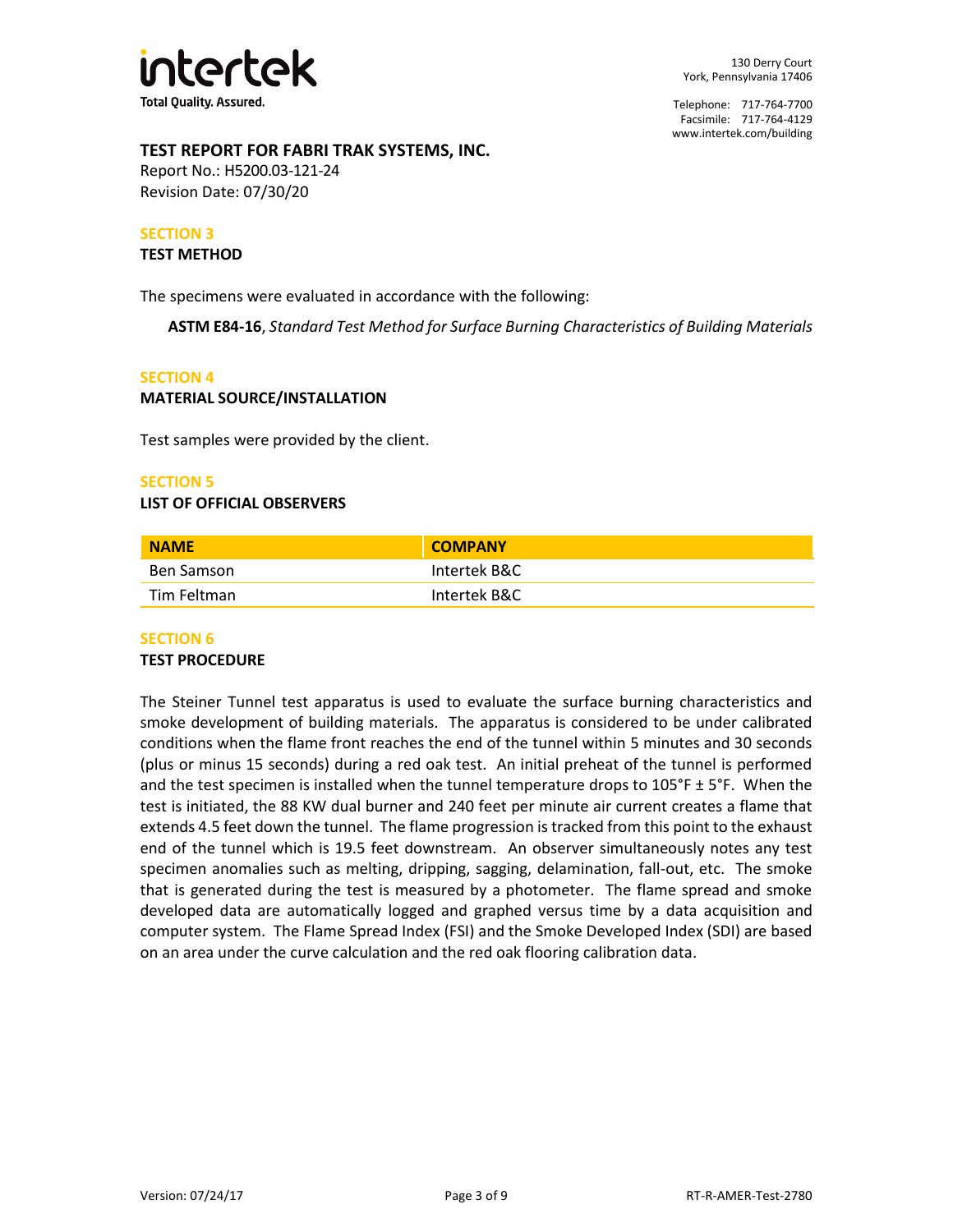

# **TEST REPORT FOR FABRI TRAK SYSTEMS, INC.**

Report No.: H5200.03-121-24 Revision Date: 07/30/20

#### **SECTION 7**

#### **TEST SPECIMEN DESCRIPTION**

| <b>MANUFACTURER*</b>     | FabriTrak Systems, Inc.                                           |  |
|--------------------------|-------------------------------------------------------------------|--|
| <b>PRODUCT TYPE*</b>     | Polyester Infill                                                  |  |
| SERIES/MODEL*            | <b>Autem Air Acoustical Tile</b>                                  |  |
| <b>COMPOSITION*</b>      | 100% Polyester                                                    |  |
| <b>CONDITIONING TIME</b> | 48 hr.                                                            |  |
| <b>SPECIMEN SIZE</b>     | 23-1/2 in. wide 47-1/2 in. long                                   |  |
| <b>THICKNESS</b>         | $1$ in.                                                           |  |
| <b>SPECIMEN SECTIONS</b> | 6                                                                 |  |
| <b>TOTAL WEIGHT</b>      | $1.6$ lbs.                                                        |  |
| <b>COLOR</b>             | White                                                             |  |
| <b>SIDE TO FLAME*</b>    | Non-labelled side                                                 |  |
| <b>SUPPORT USED*</b>     | Material was self-supporting                                      |  |
| <b>MOUNTING METHOD</b>   | Material was self-supporting                                      |  |
| <b>SUBSTRATE USED*</b>   | No substrate was utilized                                         |  |
| <b>CEMENT BOARD</b>      | 1/4 in. thick fiber cement board was placed on top of the sample. |  |

\*From the client's material description and/or instructions

**Note:** Specimens were conditioned as per the requirements of Section 6.4 of ASTM E84*.*

#### **SECTION 8**

#### **CODES AND REGULATIONS**

The 2015 International Building Code® (Chapter 8 Interior Finishes, Section 803 Wall and Ceiling Finishes) and NFPA 5000, (Chapter 10 Interior Wall or Ceiling Finish Testing and Classification) classify materials based on their Flame Spread and Smoke Developed indices. The classification criteria are listed below:

| <b>CLASSIFICATION</b> | <b>FLAME SPREAD INDEX</b> | <b>SMOKE DEVELOPED INDEX</b> |
|-----------------------|---------------------------|------------------------------|
|                       | $0 - 25$                  | 0-450                        |
|                       | 26-75                     | 0-450                        |
|                       | 76-200                    | 0-450                        |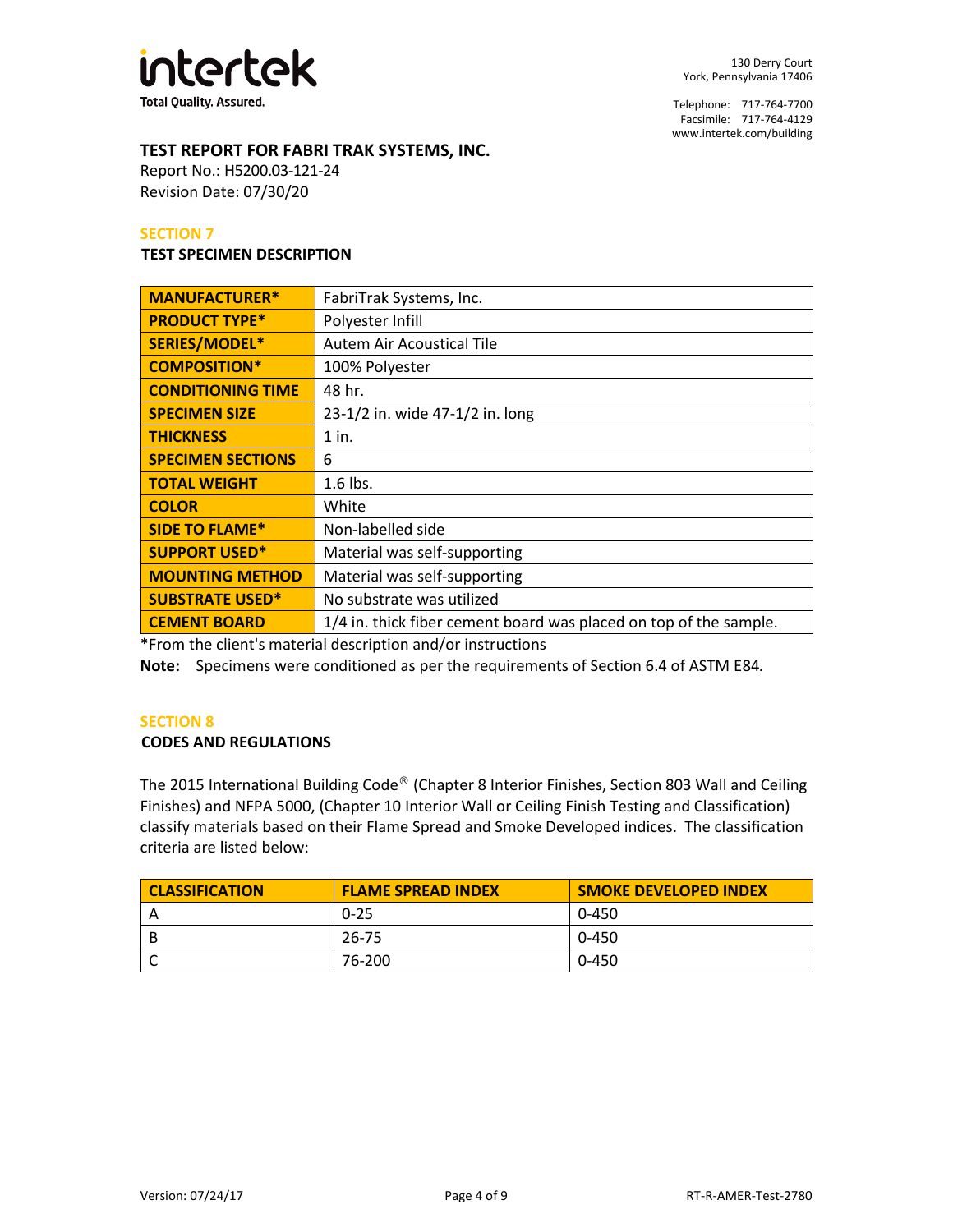

# **TEST REPORT FOR FABRI TRAK SYSTEMS, INC.**

Report No.: H5200.03-121-24 Revision Date: 07/30/20

# **SECTION 9**

**TEST RESULTS**

| <b>TEST RESULTS</b>           |                   |
|-------------------------------|-------------------|
| <b>Test Date</b>              | 08/31/17          |
| <b>Test Operator</b>          | <b>Ben Samson</b> |
| Flame Spread Index (FSI)      | U                 |
| Smoke Developed Index (SDI)   | 120               |
| Red Oak Calibration (% * Min) | 101.62            |

| <b>TEST DATA</b>          |        |
|---------------------------|--------|
| FSI (unrounded)           | 0.0    |
| SDI (unrounded)           | 120.6  |
| FS * Time Area (Ft * Min) | 0.0    |
| Smoke Area (% * Min)      | 122.5  |
| Fuel Area (°F * Min)      | 4970.7 |

| <b>OBSERVATIONS</b>                |                  |
|------------------------------------|------------------|
| Ignition Time                      | 00:09(Min:Sec)   |
| Max Flame Front Advance            | 0.0 Feet         |
| Time to Max Flame Front            | 00:00(Min:Sec)   |
| Max Temp At Exposed T/C            | $603.8^{\circ}F$ |
| Time To Max Temp                   | 09:57(Min:Sec)   |
| Dripping Observed                  | 00:10(Min:Sec)   |
| Flaming On Floor Observed          | 05:23(Min:Sec)   |
| After Flame Top Observed           | None             |
| After Flame Floor Observed         | 10:03(Min:Sec)   |
| Sagging Observed                   | None             |
| <b>Delamination Observed</b>       | None             |
| Shrinkage Observed                 | None             |
| <b>Fallout Observed</b>            | None             |
| <b>Cracking Observed</b>           | None             |
| <b>Observations After the Test</b> | None             |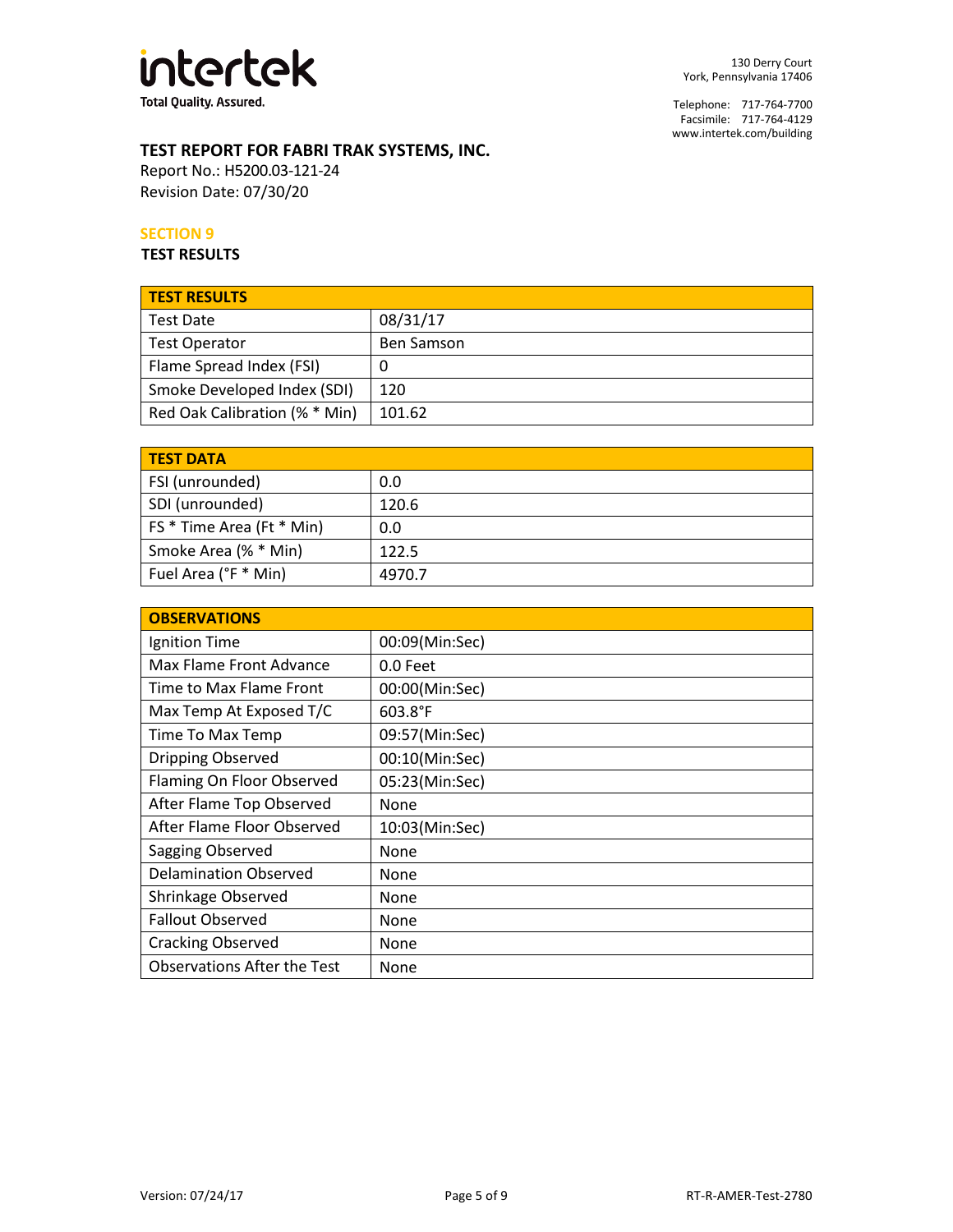

130 Derry Court York, Pennsylvania 17406

Telephone: 717-764-7700 Facsimile: 717-764-4129 [www.intertek.com/building](http://www.intertek.com/building)

# **TEST REPORT FOR FABRI TRAK SYSTEMS, INC.**

Report No.: H5200.03-121-24 Revision Date: 07/30/20

# **SECTION 10**

**PHOTOGRAPHS**



**Photo No. 1 Exposed Surface of the Test Specimen (Pre-test)**



**Photo No. 2 Unexposed Surface of the Test Specimen (Pre-test)**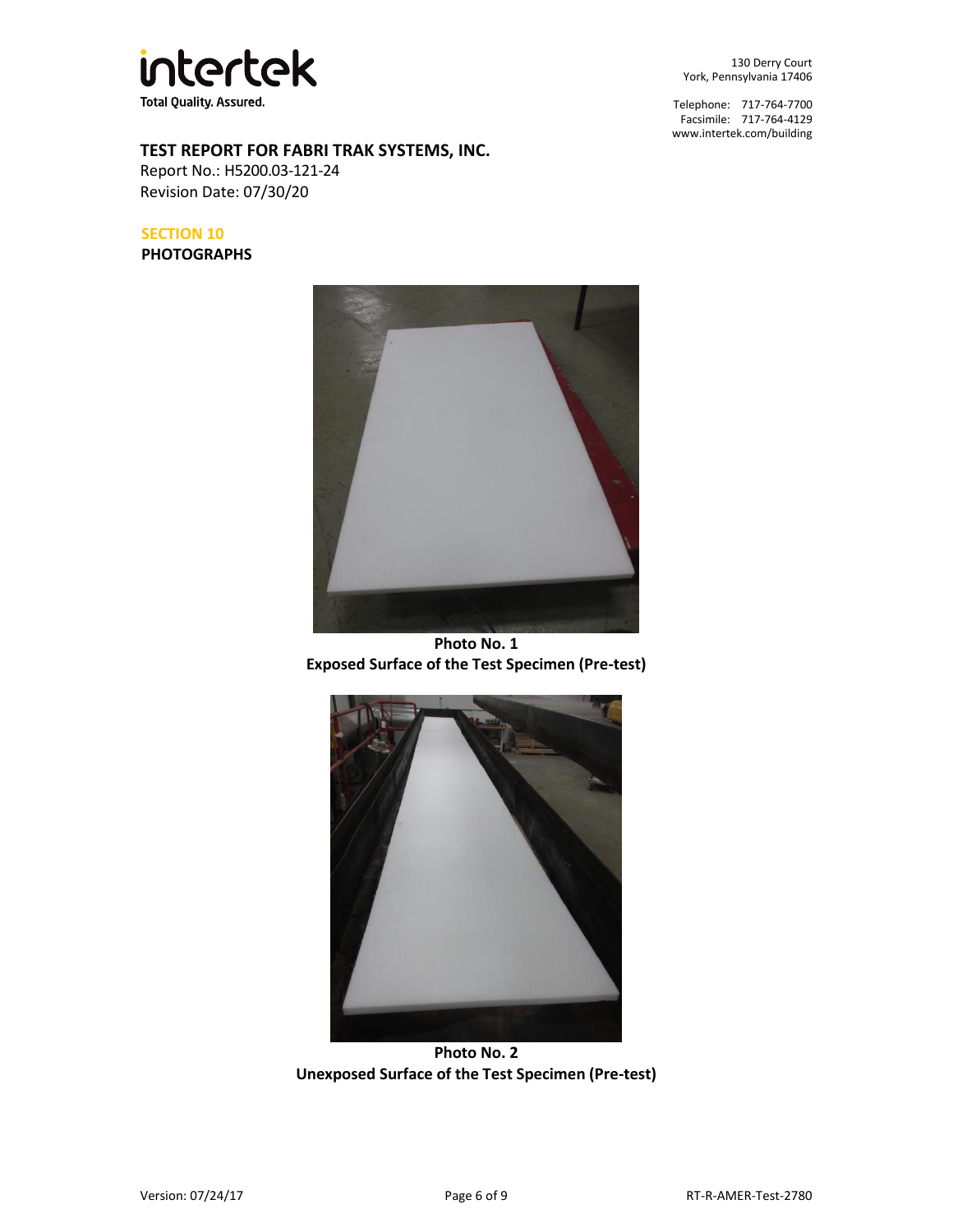

130 Derry Court York, Pennsylvania 17406

Telephone: 717-764-7700 Facsimile: 717-764-4129 [www.intertek.com/building](http://www.intertek.com/building)

# **TEST REPORT FOR FABRI TRAK SYSTEMS, INC.**

Report No.: H5200.03-121-24 Revision Date: 07/30/20

**SECTION 8 (Continued) PHOTOGRAPHS**



**Photo No. 3 Unexposed Surface of the Test Specimen (Post-test)**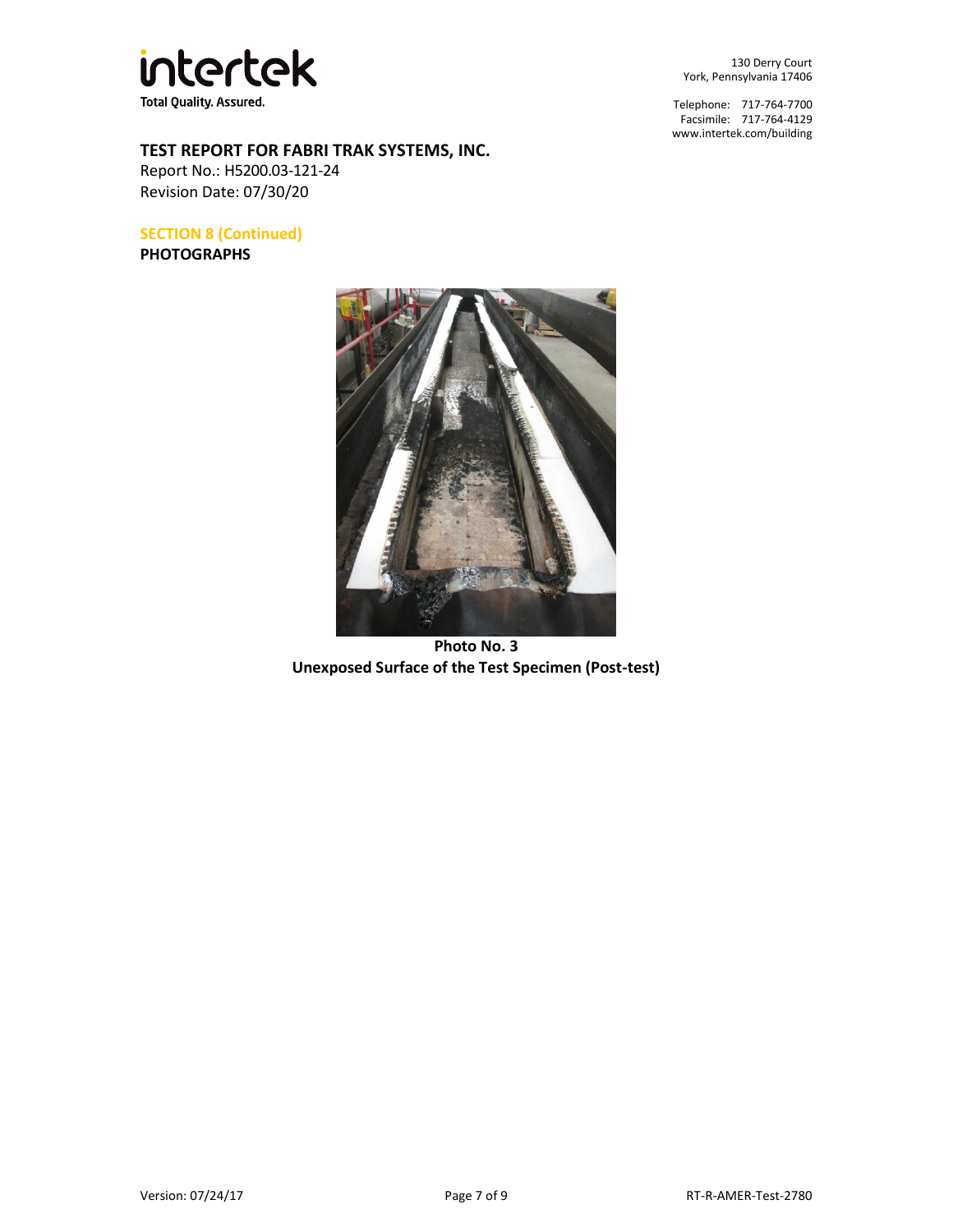

# **TEST REPORT FOR FABRI TRAK SYSTEMS, INC.**

Report No.: H5200.03-121-24 Revision Date: 07/30/20

# **SECTION 9**

#### **GRAPHS**